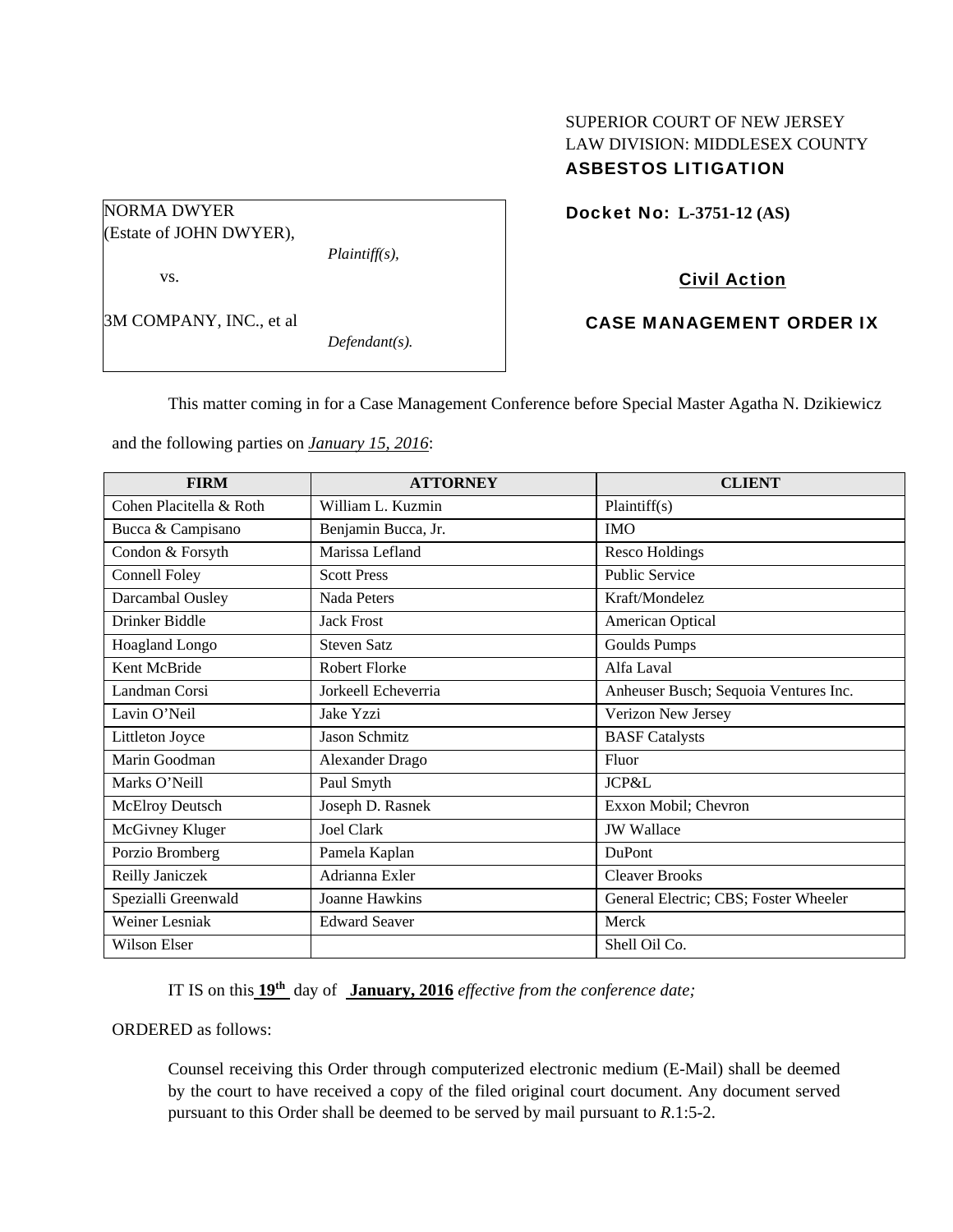## **DISCOVERY**

March 11, 2016 Depositions of corporate representatives shall be completed by this date.

### **EARLY SETTLEMENT**

March 18, 2016 Settlement demands shall be served on all counsel and the Special Master by this date.

#### **SUMMARY JUDGMENT MOTION PRACTICE**

April 1, 2016 Plaintiff's counsel shall advise, in writing, of intent not to oppose motions by this date. April 15, 2016 Summary judgment motions shall be filed no later than this date. May 13, 2016 Last return date for summary judgment motions.

## **MEDICAL DEFENSE**

June 3, 2016 Defendants shall identify its medical experts and serve medical reports, if any, by this date. **In addition, defendants shall notify plaintiff's counsel (as well as all counsel of record) of a joinder in an expert medical defense by this date.** 

### **LIABILITY EXPERT REPORTS**

- April 1, 2016 Plaintiff shall identify its liability experts and serve liability expert reports or a certified expert statement by this date or waive any opportunity to rely on liability expert testimony.
- June 3, 2016 Defendants shall identify its liability experts and serve liability expert reports, if any, by this date or waive any opportunity to rely on liability expert testimony.

June 30, 2016 Plaintiff shall identify its rebuttal liability experts and serve rebuttal liability expert reports, if any, by this date.

#### **ECONOMIST EXPERT REPORTS**

April 1, 2016 Plaintiff shall identify its expert economists and serve expert economist report(s), if any, by this date or waive any opportunity to rely on economic expert testimony.

June 3, 2016 Defendants shall identify its expert economists and serve expert economist report(s), if any, by this date or waive any opportunity to rely on economic expert testimony.

#### **EXPERT DEPOSITIONS**

June 24, 2016 Expert depositions shall be completed by this date. To the extent that plaintiff and defendant generic experts have been deposed before, the parties seeking that

\_\_\_\_\_\_\_\_\_\_\_\_\_\_\_\_\_\_\_\_\_\_\_\_\_\_\_\_\_\_\_\_\_\_\_\_\_\_\_\_\_\_\_\_\_\_\_\_\_\_\_\_\_\_\_\_\_\_\_\_\_\_\_\_\_\_\_\_\_\_\_\_\_\_\_\_\_\_\_\_\_\_\_\_\_\_\_\_\_\_\_\_\_\_\_\_\_\_\_\_\_\_\_\_\_\_\_\_\_\_